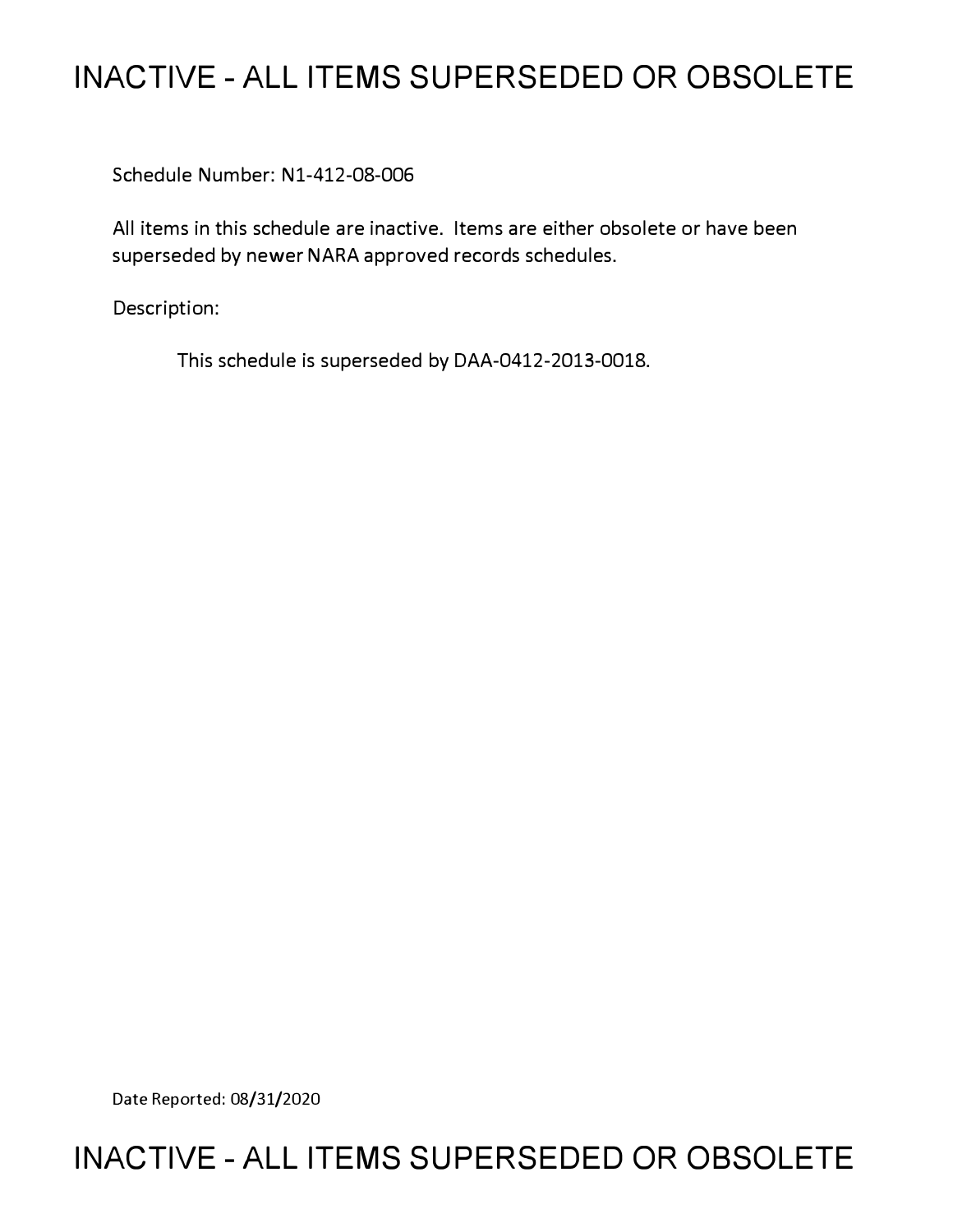| <b>REQUEST FOR RECORDS DISPOSITION AUTHORITY</b>                                                                                                                                                                                                                                                                                                                                                                                                                                                                                          |                           |                                               |  |              |              | <b>JOB NUMBER</b>                                                                                                                                                                                                             |                                |                                    |  |
|-------------------------------------------------------------------------------------------------------------------------------------------------------------------------------------------------------------------------------------------------------------------------------------------------------------------------------------------------------------------------------------------------------------------------------------------------------------------------------------------------------------------------------------------|---------------------------|-----------------------------------------------|--|--------------|--------------|-------------------------------------------------------------------------------------------------------------------------------------------------------------------------------------------------------------------------------|--------------------------------|------------------------------------|--|
| To NATIONAL ARCHIVES and RECORDS ADMINISTRATION (NIR)<br>WASHINGTON, DC 20408                                                                                                                                                                                                                                                                                                                                                                                                                                                             |                           |                                               |  |              |              | N1-412-08-6<br><sup>ED</sup> II/20/07<br>DATE RECEIVED                                                                                                                                                                        |                                |                                    |  |
|                                                                                                                                                                                                                                                                                                                                                                                                                                                                                                                                           |                           |                                               |  |              |              |                                                                                                                                                                                                                               |                                |                                    |  |
| 1 FROM (Agency or establishment)                                                                                                                                                                                                                                                                                                                                                                                                                                                                                                          |                           |                                               |  |              |              | <b>NOTIFICATION TO AGENCY</b>                                                                                                                                                                                                 |                                |                                    |  |
| <b>U S</b> Environmental Protection Agency                                                                                                                                                                                                                                                                                                                                                                                                                                                                                                |                           |                                               |  |              |              |                                                                                                                                                                                                                               |                                |                                    |  |
| 2 MAJOR SUBDIVISION                                                                                                                                                                                                                                                                                                                                                                                                                                                                                                                       |                           |                                               |  |              |              | In accordance with the provisions of 44 USC<br>3303a,<br>the<br>disposition request,<br>including<br>amendments, is approved except for items that may<br>be marked Adisposition not approved≅ or<br>Awithdrawn≅ in column 10 |                                |                                    |  |
| All Programs, with exceptions                                                                                                                                                                                                                                                                                                                                                                                                                                                                                                             |                           |                                               |  |              |              |                                                                                                                                                                                                                               |                                |                                    |  |
| 3 MINOR SUBDIVISION                                                                                                                                                                                                                                                                                                                                                                                                                                                                                                                       |                           |                                               |  |              |              |                                                                                                                                                                                                                               |                                |                                    |  |
| Agency-wide                                                                                                                                                                                                                                                                                                                                                                                                                                                                                                                               |                           |                                               |  |              |              |                                                                                                                                                                                                                               |                                |                                    |  |
| 4 NAME OF PERSON WITH WHOM TO CONFER<br>5 TELEPHONE                                                                                                                                                                                                                                                                                                                                                                                                                                                                                       |                           |                                               |  |              | <b>DATE</b>  |                                                                                                                                                                                                                               | ARCHIVIST OF THE UNITED STATES |                                    |  |
| John B Ellis                                                                                                                                                                                                                                                                                                                                                                                                                                                                                                                              |                           |                                               |  | 202-566-1643 |              | 145010                                                                                                                                                                                                                        |                                |                                    |  |
| I hereby certify that I am authorized to act for this agency in matters pertaining to the disposition of its records and that the records<br>proposed for disposal on the attached 4 page(s) are not now needed for the business of this agency or will not be needed after the<br>retention periods specified, and that written concurrence from the General Accounting Office, under the provisions of Title 8 of the<br>GAO manual for Guidance of Federal Agencies,<br>has been requested<br>⊠<br>is not required,<br>is attached, or |                           |                                               |  |              |              |                                                                                                                                                                                                                               |                                |                                    |  |
| SIGNATURE OF AGENCY REPRESENTATIVE<br><b>DATE</b>                                                                                                                                                                                                                                                                                                                                                                                                                                                                                         |                           |                                               |  |              | <b>TITLE</b> |                                                                                                                                                                                                                               |                                |                                    |  |
|                                                                                                                                                                                                                                                                                                                                                                                                                                                                                                                                           | $6$ Ellio<br>John B Ellis |                                               |  |              |              | <b>Agency Records Officer</b>                                                                                                                                                                                                 |                                |                                    |  |
| 7 Item<br>No.                                                                                                                                                                                                                                                                                                                                                                                                                                                                                                                             |                           | 8 DESCRIPTION OF TEM AND PROPOSED DISPOSITION |  |              |              | 9 GRS OR SUPERSEDED<br><b>JOB CITATION</b>                                                                                                                                                                                    |                                | 10 ACTION TAKEN<br>(NARA USE ONLY) |  |
|                                                                                                                                                                                                                                                                                                                                                                                                                                                                                                                                           | EPA 205 - Permit Files    |                                               |  |              |              |                                                                                                                                                                                                                               |                                |                                    |  |
|                                                                                                                                                                                                                                                                                                                                                                                                                                                                                                                                           |                           |                                               |  |              |              |                                                                                                                                                                                                                               |                                |                                    |  |
|                                                                                                                                                                                                                                                                                                                                                                                                                                                                                                                                           |                           |                                               |  |              |              |                                                                                                                                                                                                                               |                                |                                    |  |
|                                                                                                                                                                                                                                                                                                                                                                                                                                                                                                                                           |                           |                                               |  |              |              |                                                                                                                                                                                                                               |                                |                                    |  |
|                                                                                                                                                                                                                                                                                                                                                                                                                                                                                                                                           |                           |                                               |  |              |              |                                                                                                                                                                                                                               |                                |                                    |  |
|                                                                                                                                                                                                                                                                                                                                                                                                                                                                                                                                           |                           |                                               |  |              |              |                                                                                                                                                                                                                               |                                |                                    |  |
|                                                                                                                                                                                                                                                                                                                                                                                                                                                                                                                                           |                           |                                               |  |              |              |                                                                                                                                                                                                                               |                                |                                    |  |
|                                                                                                                                                                                                                                                                                                                                                                                                                                                                                                                                           |                           |                                               |  |              |              |                                                                                                                                                                                                                               |                                |                                    |  |
|                                                                                                                                                                                                                                                                                                                                                                                                                                                                                                                                           |                           |                                               |  |              |              |                                                                                                                                                                                                                               |                                |                                    |  |
|                                                                                                                                                                                                                                                                                                                                                                                                                                                                                                                                           |                           |                                               |  |              |              |                                                                                                                                                                                                                               |                                |                                    |  |
|                                                                                                                                                                                                                                                                                                                                                                                                                                                                                                                                           |                           |                                               |  |              |              |                                                                                                                                                                                                                               |                                |                                    |  |

 $\lambda$  ,  $\lambda$  ,  $\lambda$  ,  $\lambda$ 

 $\overline{\chi}$  $\hat{\mathbf{v}}$ 

 $\gamma$ 

 $\ddot{\phantom{1}}$ 

 $\bar{\mathcal{A}}$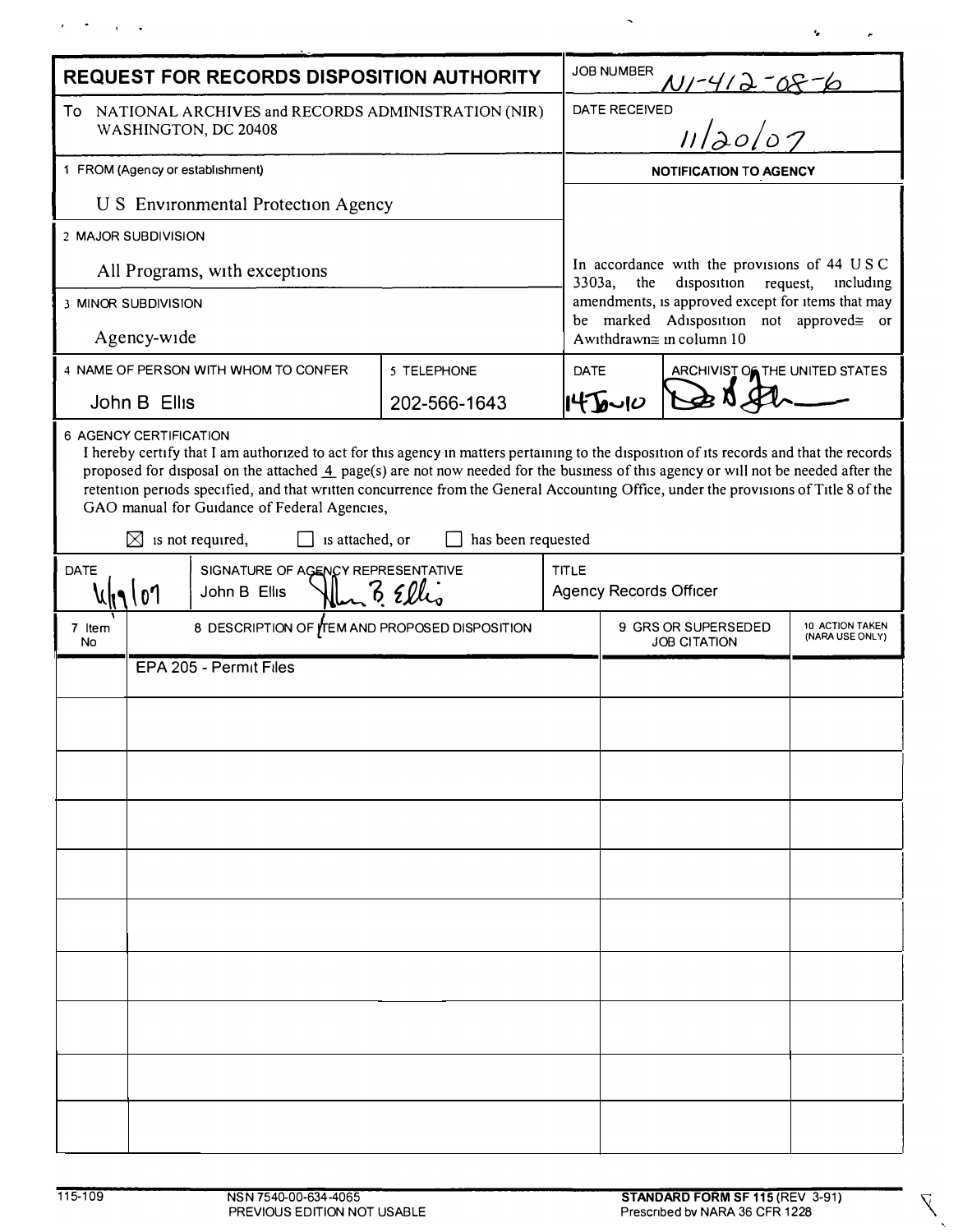# **EPA Records Schedule 205**

**Status:** Final, 12/31/2012

**Title:** Penmt Files

**Program:** All Programs, with exceptions

**Applicability:** Agency-wide

**Function:** 204-079 - Penmts and Licensing

## **NARA Disposal Authority:**

This schedule authorizes the disposition of the record copy in any media (media neutral), excluding any records already in electronic form Records designated for permanent retention must be transferred to the National Archives in accordance with NARA standards at the time of transfer

•  $N1-412-08-6$ 

## **Description:**

Contains records used in the issuance or demal of a permit issued by EPA offices or authonzed states, federal facilities, interstate or local agencies Includes draft and final permits, major and minor permits, permit modifications, general, special, emergency, research, interim permits, and others Consists of the notification form, permit applications, background and supporting documentation, public notices, comments and records of public meetings, fact sheets, exception reports, appeals, delistings, correspondence, financial assurance documents, and other related records

Excludes Resource Conservation and Recovery Act (RCRA) program permits scheduled as EPA 478

## **Disposition Instructions:**

**Item a(1):** UIC, when EPA is the permitting authority and UIC exemptions - Nonelectronic

Includes underground injection control (UIC), when EPA is the permitting authority and UIC exemptions

- **Permanent**
- Close mactive records when a well has been properly plugged, abandoned and terminated per EPA requirements, or when a permit application has been denied or withdrawn, or when a determination has been made that a permit is not required or if the permit has been issued and not acted upon by the company w1thm one year
- Transfer to the National Archives 30 years after file closure

**Item a(2):** UIC, when EPA is the permitting authority and UIC exemptions - Electronic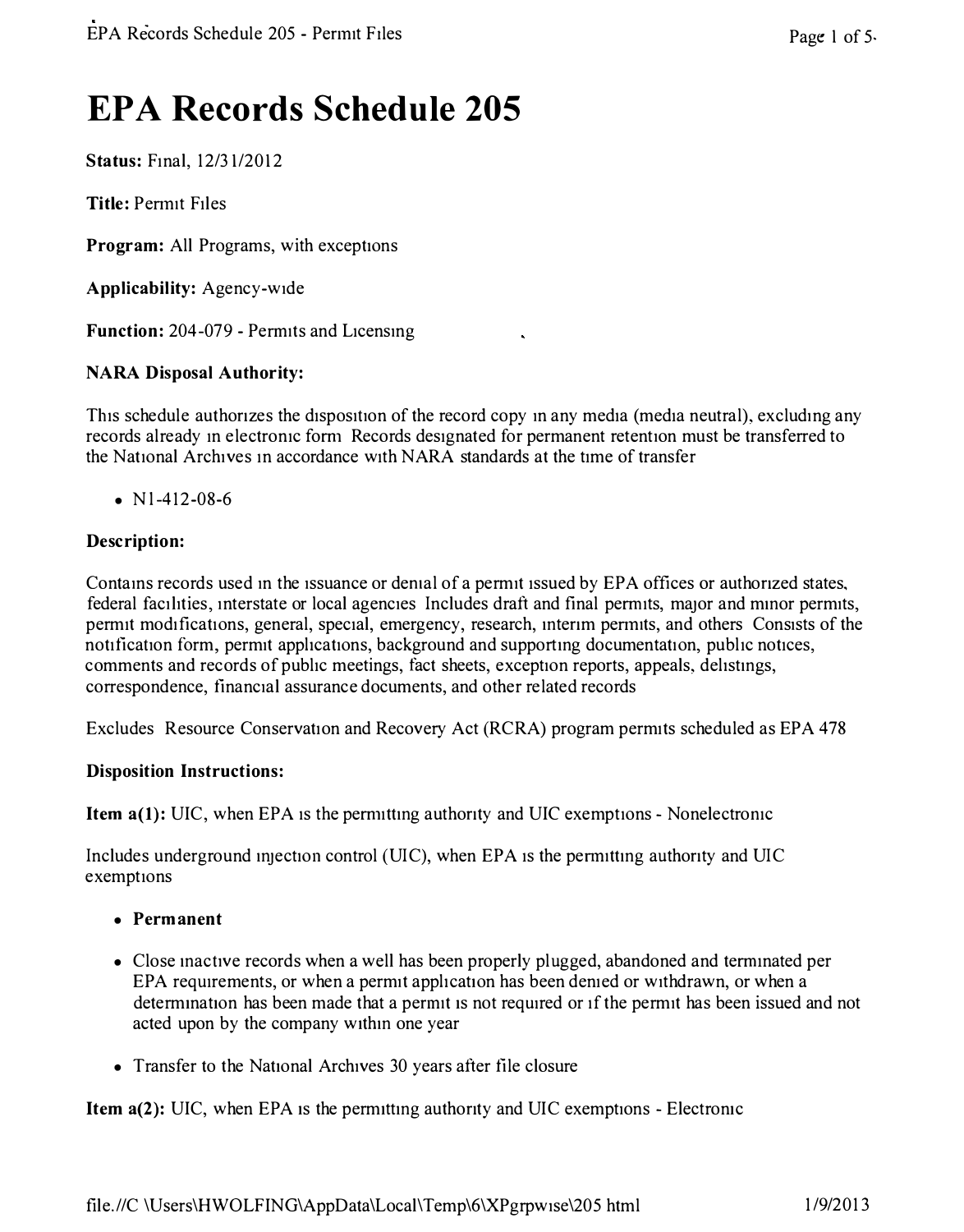Includes underground injection control (UIC), when EPA is the permitting authority and UIC exemptions

## **• Permanent**

- Close mactive records when a well has been properly plugged, abandoned and terminated per EPA requirements, or when a permit application has been denied or withdrawn, or when a determination has been made that a permit is not required or if the permit has been issued and not acted upon by the company within one year
- Transfer to the National Archives 5 years after file closure, with any related documentation and external finding aids, as specified in 36 CFR 1235 44-1235 50 or standards applicable at the time

**Item a(3):** UIC, when EPA is the permitting authority and UIC exemptions - Electronic copy of records transferred to the National Archives

Includes underground injection control (UIC), when EPA is the permitting authority and UIC exemptions

### **• Disposable**

- Close file upon transfer to the National Archives
- Delete after electronic record copy is successfully transferred to the National Archives

#### **Item b:** NPDES minor permits

Includes national pollutant discharge elimination system (NPDES) minor permits

- **Disposable**
- Close inactive records when no longer needed
- Destroy 10 years after file closure

**Item c:** All others, excluding those covered in items a, brand d

Includes UIC (except when EPA is permitting authority and UIC exemptions), NPDES (except minors), pretreatment, sewage treatment, ocean dumping, new source review (NSR) (including prevention of significant deterioration (PSD)), nonattainment NSR, and minor NSR), and Toxic Substances Control Act (TSCA) polychlonnated biphenyls (PCB) disposal

### **• Disposable**

- Close inactive records at permit renewal or termination (revocation or expiration) or at end of calendar year
- Destroy 10 years after file closure

### **Item d:** Dredging and fill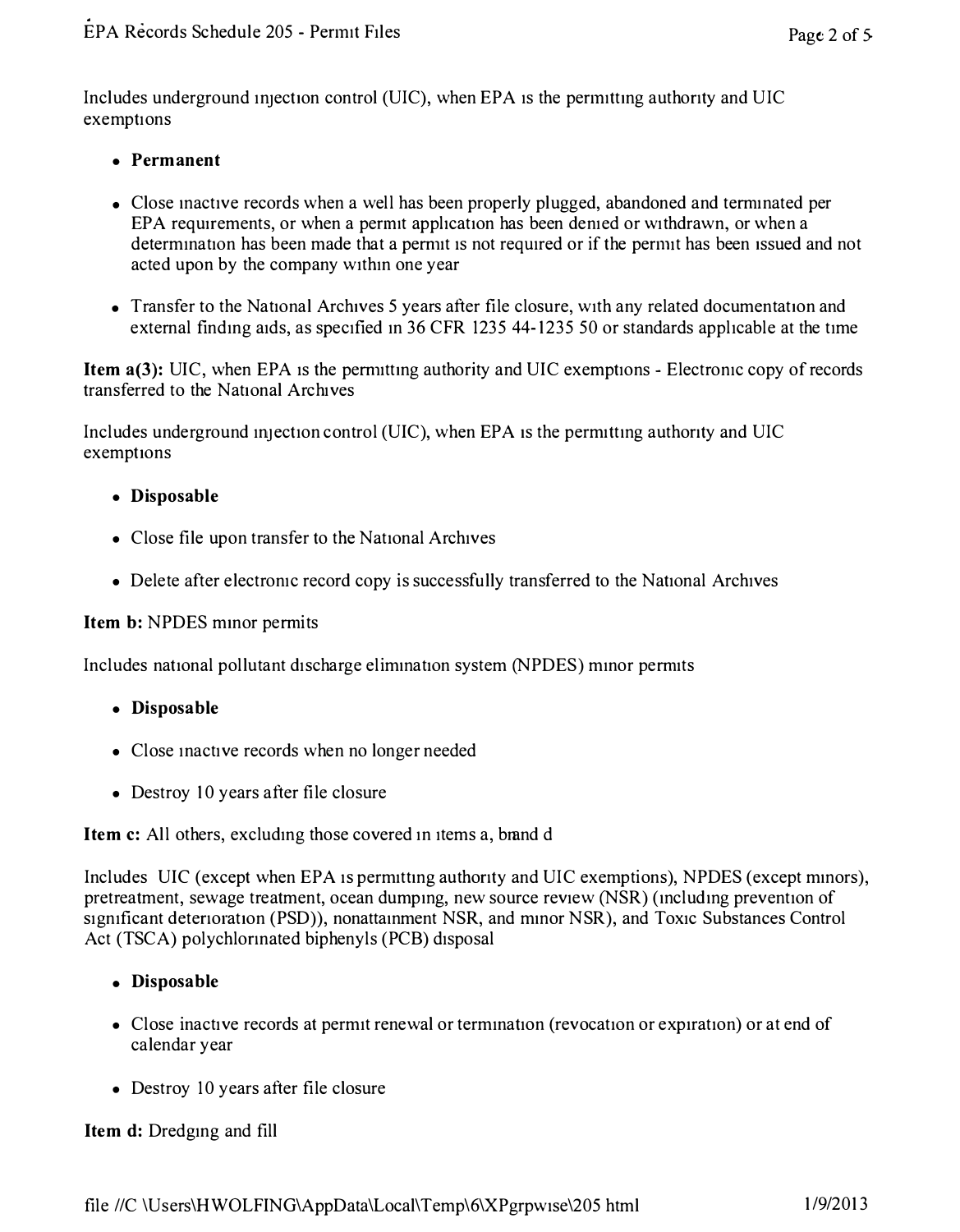# **• Disposable**

- Close mactive records at permit renewal or termination (revocation or expiration) or at end of calendar year
- Destroy 5 years after file closure

# **Guidance:**

This schedule applies to all programs except RCRA and Clean Water Act (CWA) Section 404 RCRA program permits are scheduled as EPA 478 See EPA 514 for CWA Section 404

If authonzed states mamtam disposable records for retention penods 1dent1fied above, the program office may decide to review the records in the state offices rather than maintain copies in regional offices and destroy the copies it receives If recordkeeping requirements (e g, what records to keep and how long to keep them) for authorized states are not covered in EPA's regulations, they should be established m a memorandum of understandmg

Draft permits may be destroyed after approval of final penmt

Land ban petitions and exemptions m the UIC program and momtonng reports for UIC Class I permits covered in item a are subject to the same retention as the permits

Notification forms that have been withdrawn or canceled prior to issuance of a permit are subject to the same retention as the permits

Program office may retam penmt files in the office 1f a permit 1s likely to become a compliance or enforcement issue For example, PSD files on sources that have been closed or that have not enutted pollution for a period of 5 years may be retained if the potential for air pollutant emissions has not been eliminated, 1 e, process equipment for facilities has not been dismantled or removed from the site

If permit administrative records are maintained separately, they are covered by EPA 210, if they are mamtained m the permit files, they are covered by this schedule

EPA 207 covers enforcement actions and EPA 211 covers compliance files See EPA 419 for the Permit Compliance System, and EPA 432 for the UIC Program Summary System. State oversight files are covered m EPA 203.

Specific legal citations include, but are not limited to

- Clean Water Act, as amended, 33 U S.C Sections 1251 et seq
- Clean Air Act, as amended,  $42 \text{ U } S$   $\hat{\mathbf{L}}$  Sections 7401 et seq
- Safe Drinking Water, as amended, 42 U S C Sections 300f et seq
- Toxic Substances Control Act, as amended, 15 U S.C 2601 et seq
- 40 CFR 52 21, 122, 124, n $144, n220, n233, n401, 761$

Records containing sensitive information must be shredded or otherwise definitely destroyed to protect confidentiality

Previous schedule items combined into this schedule were for the following programs Federal

file //C \Users\HWOLFING\AppData\Local\Temp\6\XPgrpw1se\205 html 1/9/2013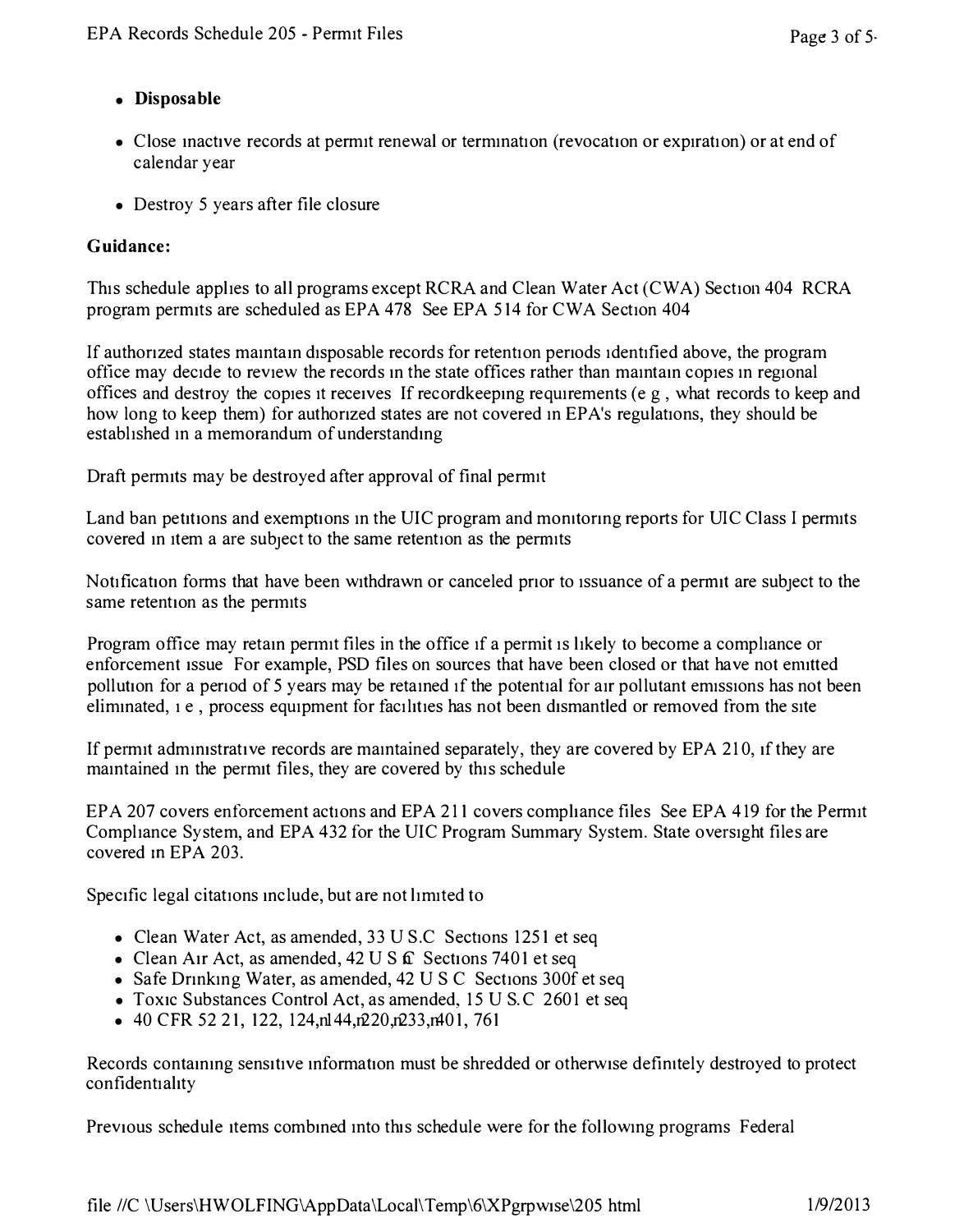<span id="page-5-0"></span>Activities, Water, Air and Hazardous Waste, Regional Administrator and Staff, and Enforcement Specific item numbers are cited below

#### **Reasons for Disposition:**

Retention for section 404 dredging and fill has been moved to item d and the retention changed from 10 years to 5 years The U S Corps of Engineers and states are the permitting authorities for the proposed disposal of dredged matenal. The proposed retention meets EP A's busmess needs

The following change was made in the  $12/31/2012$  version

• Revised the title of item d to exclude Section 404 dredging and fill records, which are covered by EPA 203 for permit reviews, jurisdictional determinations and 401 certifications, and EPA 204 for 404(c) actions, policy documents, m1t1gation bank, and m-heu fee records

The following changes were made in the  $01/31/2008$  version

- Divided item a into three subitems,  $a(1)$ -(3)
- Revised the titles of disposition items  $a(1)$ -(3)
- Revised the disposition instruction for item  $a(3)$

The titles for the disposition items were shortened in the 02/08/2007 version

The disposition instructions have been rewritten as media neutral to allow for maintaining the record copy in EPA's electronic recordkeeping system Except for item d, section 404 dredging and fill, as stated above, the retention 1s unchanged

The following items were deleted 08/17/2006·

Item d for copies on optical disk and CD-ROM was deleted as nonrecords

Item e for electromc copies created with word processmg and electromc mail applications was deleted pursuant to NARA Bulletin 2006-04

#### **Custodians:**

Multiple umts

#### **Related Schedules:**

EPA 203, EPA 204, EPA 207, EPA 210, EPA 211, EPA 419, EPA 432, EPA 478, EPA 514

#### **Previous NARA Disposal Authority:**

NC l-412-76-1/1/15, NCl-412-76-1/IV/1, NCl-412-83-4/32, NC 1-412-84-1/7, NC1-4 I 2-85-l 7/22a and b, NCl-412-85-18/28, NCl-412-85-19/11 and 13, NCl-412-85-20/1, Nl-412-95-7/1

**Entry:** 02/20/1992

**EPA Approval:** 11/19/2007